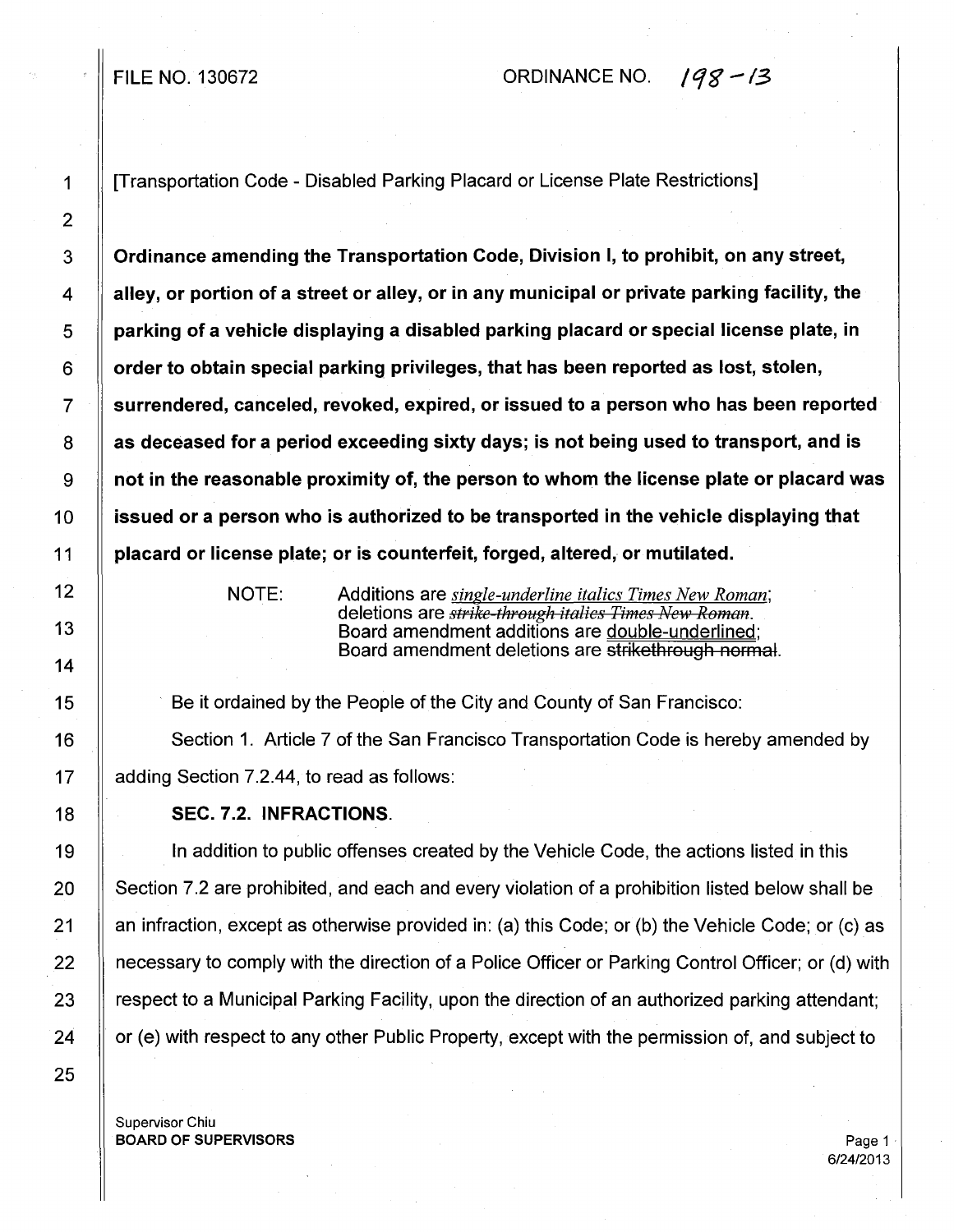1 Such conditions and regulations as are imposed by the agency that owns the property that are  $2 \parallel$  available for public inspection at the agency's offices.

3 *SEC. 7.2.44 DISABLED PARKING PLACARD AND SPECIAL LICENSE PLATE*  4 *RESTRICTIONS.* 

5 *To Park on any street. alley or portion of a street or alley a vehicle that displays a disabled*  6 *parking placard or special license plate. in order to obtain special parking privileges. that:* 

7 (a) *Has been reported as lost. stolen. surrendered canceled revoked or expired or issued*  8 *to a person who has been reported as deceased for a period exceeding sixty (60) days;* 

9 *If lease is not being used to transport, and is not in the reasonable proximity of, the person to* $\theta$ 10 *whom the license plate or placard was issued or a person who is authorized to be transported in the*  11 *vehicle displaying that placard or license plate.·* 

12 **12 1** (c) *Is counterfeit, forged, altered, or mutilated.* 

13 Section 2. Article 7 of the San Francisco Transportation Code is hereby amended by 14 | adding Section 7.2.66, to read as follows:

# 15 **SEC. 7.2. INFRACTIONS.**

16 In addition to public offenses created by the Vehicle Code, the actions listed in this 17 | Section 7.2 are prohibited, and each and every violation of a prohibition listed below shall be 18 | an infraction, except as otherwise provided in: (a) this Code; or (b) the Vehicle Code; or (c) as 19 necessary to comply with the direction of a Police Officer or Parking Control Officer; or (d) with 20  $\parallel$  respect to a Municipal Parking Facility, upon the direction of an authorized parking attendant; 21 | or (e) with respect to any other Public Property, except with the permission of, and subject to 22 | such conditions and regulations as are imposed by the agency that owns the property that are 23 **a** available for public inspection at the agency's offices.

# 24 *SEC. 7.2.66 DISABLED PARKING PLACARD AND SPECIAL LICENSE PLATE*  25 *RESTRICTIONS.*

Supervisor Chiu **BOARD OF SUPERVISORS** Page 2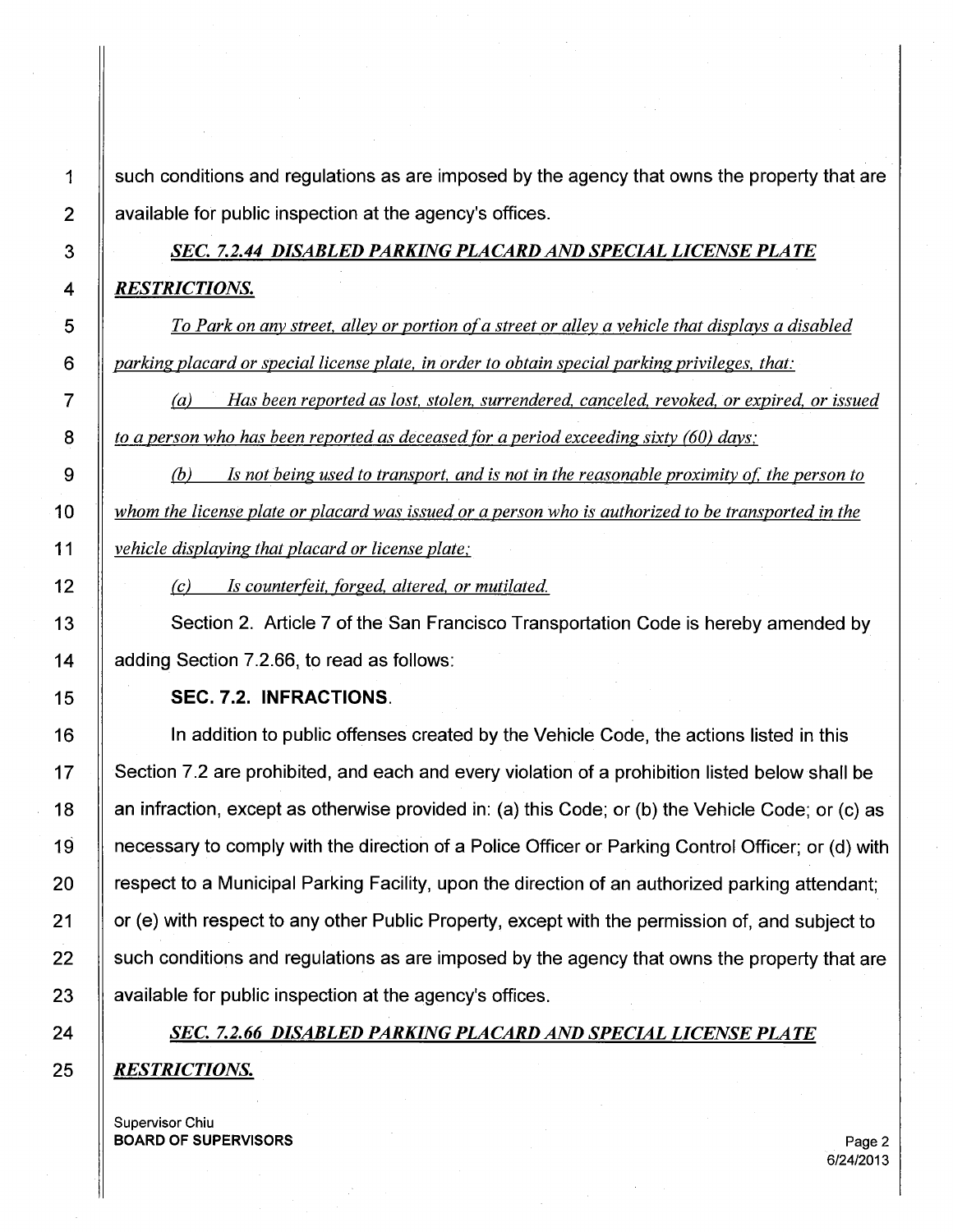*To Park in any Municipal Parking Facility, or privately owned parking facility, a vehicle that displays a disabled parking placard or special license plate, in order to obtain special parking privileges, that:*  (a) *Has been reported as lost, stolen, surrendered, canceled, revoked, or expired, or issued* 

**5** *to a person who has been reported as deceased for a period exceeding sixty (60) days;* 

6 (k) *Is not being used to transport, and is not in the reasonable proximity ot: the person to*  7 *whom the license plate or placard was issued or a person who is authorized to be transported in the*  **8** *vehicle displaying that placard or license plate;* 

**9 (c)** *Is counterfeit, forged, altered, or mutilated.* 

**<sup>1</sup>o Section 3. Effective Date. This ordinance shall become effective 30 days from the 11 date of passage.** 

**12 Section 4. This section is uncodified. In enacting this Ordinance, the Board intends to 13 amend only those words, phrases, paragraphs, subsections, sections, articles, numbers, 14 punctuation, charts, diagrams, or any other constituent part of the Transportation Code that 15 are explicitly shown in this legislation as additions, deletions, Board amendment additions, 16 and Board amendment deletions in accordance with the "Note" that appears under the official**  17 | title of the legislation.

**APPROVED AS TO FORM: DENNIS J. HERRERA, City Attorney** 

Bv: **Deputy City Attorney** n:\ptc\as2013\1000445\00856048.doe

Supervisor Chiu **BOARD OF SUPERVISORS Page 3** 

6/24/2013